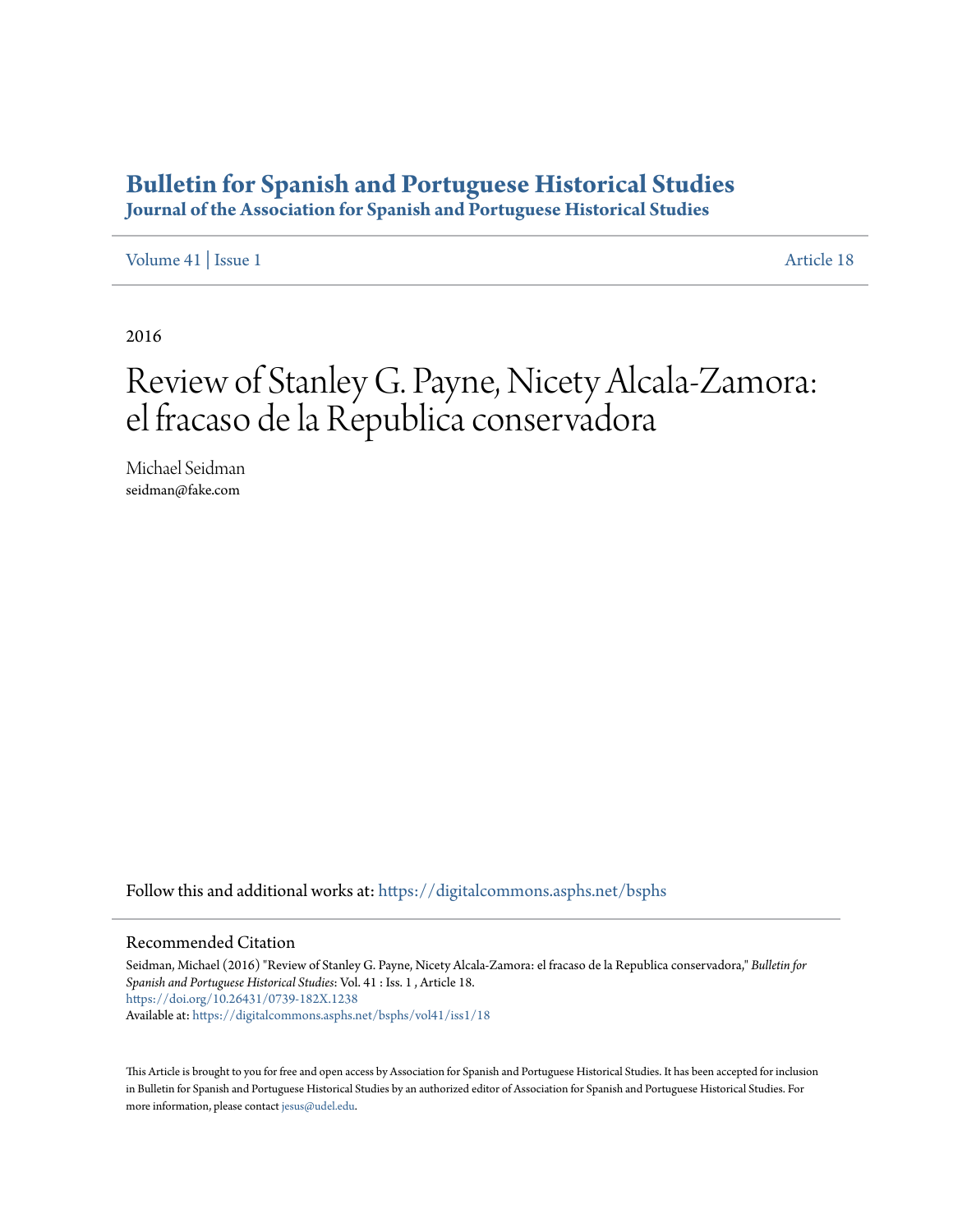### **Payne, Stanley G.** *Niceto Alcalá–Zamora: el fracaso de la República conservadora***. Madrid : Fundacíon para el Análisis y los Estudios Sociales, 2016. 295 pp, illustrations.**

The title of this volume skillfully summarizes its argument that Alcalá– Zamora (1877–1949) failed to stabilize the Second Republic. From 1930 to 1936, he was "la figura pública más importante de España" (9). Raised in an atypical liberal but Catholic family which supported both the monarchy and religious freedom, the future president of the Second Republic was honest, hardworking, and precociously talented. Although his Liberal Party favored intervention on the side of the Allies in World War I, Don Niceto was an influential neutralist who correctly believed that entry would be a disaster for Spain. Knowledgeable concerning military affairs, his suggestions as Minister of War in 1922–3 anticipated those of his future political rival, Manuel Azaña, in 1931–33. Like his successor, Alcalá–Zamora insisted on civilian control of the military. He was less perspicacious in his centralist opposition to regional, especially Catalan, autonomy.

In the late 1920s, perhaps influenced by the model of the successful French Third Republic and postwar economic growth, Don Niceto moved towards acceptance of a republic which — he miscalculated — would be conservative. The author is critical of the violent revolutionary pressures which preceded the elections of 1931, although it is hard to imagine that the electorate would have been so quickly consulted without the illegal Republican rebellions and failed *pronunciamientos*. Nevertheless, Payne stimulatingly argues that the "proceso revolucionario," (53) which culminated in the civil war, began with the abortive insurrections of 1930.

This revolutionary process would often lead Republican governments to tolerate leftist violence more than the rightist variety. Both types were aggravated by the youth bulge in the population and by militarized police forces which were untrained in techniques of crowd control. Anticlerical attacks by the left in 1931 hindered Alcalá–Zamora's goal of creating a large conservative republican party. Furthermore, this new president of the Republic (1931–36) was rooted in nineteenth century elitist politics and never understood the dynamics of mass politics, especially its revolutionary strains. His jealousy of Alejandro Lerroux prevented Don Niceto from appreciating the Radical Party's potential to stabilize the Republic. Payne shows how the president unwisely manipulated a minor scandal — *el estraperlo* of 1935 — to discredit this major centrist political party. Likewise, but perhaps with more reason, Alcalá–Zamora distrusted the CEDA and its leader, Gil Robles, whom he feared as a potential *caudillo*. Payne makes the insightful point that Alcalá–Zamora's refusal to empower Gil Robles discredited whatever remained of the CEDA's constitutionalism and legitimized the anti–parliamentary extreme right. The president's rejection of the two major parties of the right and center made him an objective ally of the left in 1935–36.

The 1936 elections on which Alcalá–Zamora irresponsibly insisted led to the victory of the Popular Front, breakdown of public order, and consequent threats to lives and property. Even the French left objected that such flagrant disorder could harm the electoral results of its own Popular Front coalition. Foreign embassies in